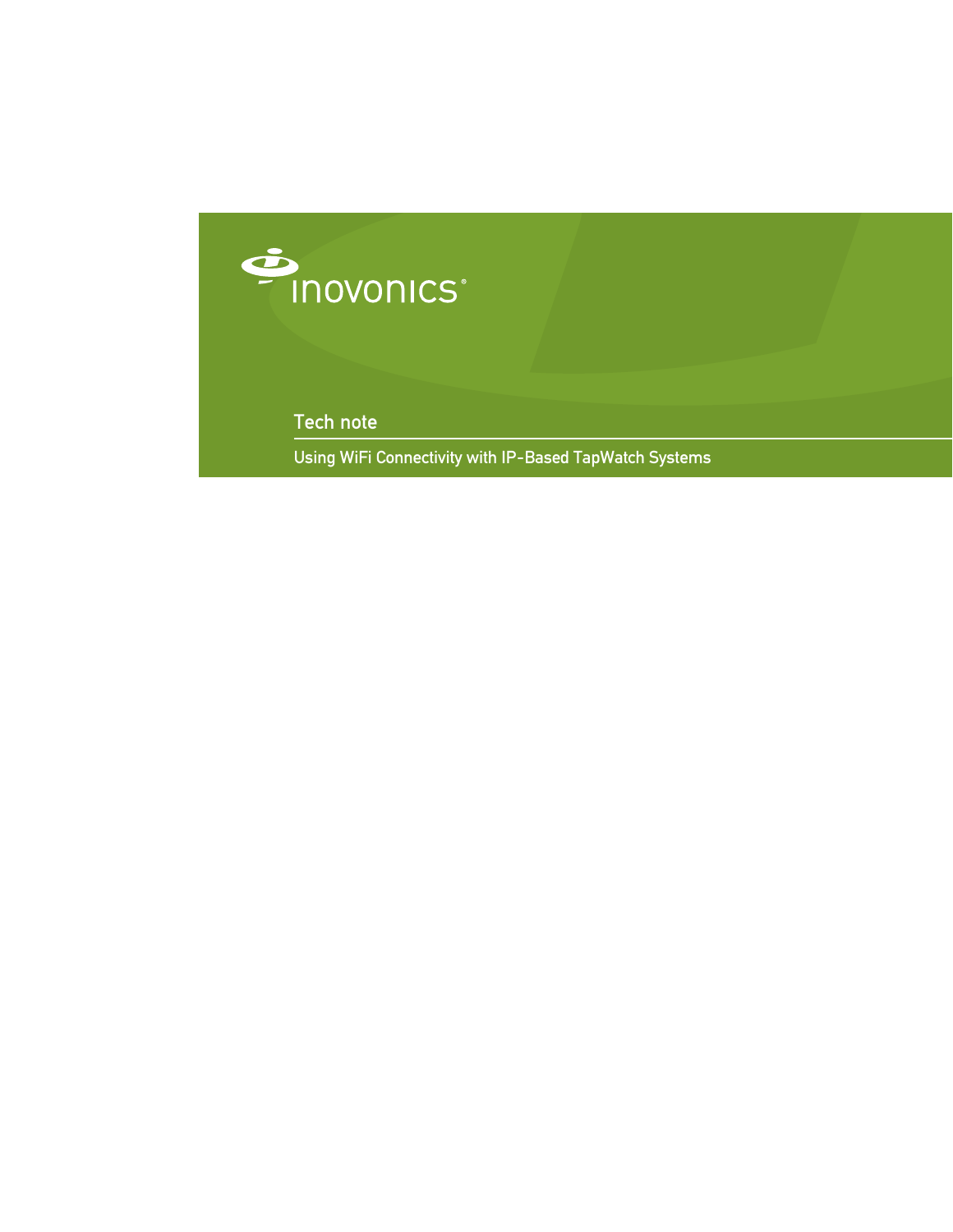# **Introduction**

In certain properties, using WiFi connectivity with a TapWatch system may be ideal, such as at sites with robust WiFi networks, unreliable or non-existent Ethernet connectivity, or poor cellular reception. WiFi can also be a good option for legacy remote data logger sites currently using a dial up modem because Ethernet is not available.

This tech note provides two options for using WiFi with TapWatch systems:

- **1.** Configuring a TapWatch gateway to enable WiFi connectivity
- **2.** Using an IOGEAR Ethernet-2-WiFi Universal Wireless Adapter connected to a TapWatch gateway or remote data logger.

**Note:** Those interested in using WiFi with a TapWatch system must determine if the WiFi network password is subject to change. If so, users must have a defined procedure to update the WiFi password. Failure to keep the password up to date will result in a system that cannot connect to the TapWatch application, missed reads and an inability to remotely monitor the system.

# **Contact Information**

For questions, contact Inovonics technical support:

- E-mail: support@inovonics.com.
- Phone: (800) 782-2709; (303) 939-9336.

## **To Configure a TapWatch gateway to Enable WiFi Connectivity**

### **Materials Needed**

- Internet connection with a minimum of 512kbps up and down, and no filtering or proxying of HTTPS outgoing connections.
- A 2.4GHz 802.11b/g/n WiFi network with either no encryption or WPA/2 encryption.
- EN7580 TapWatch gateway or EN7581 TapWatch gateway lite.
- Computer (PC or laptop).
- A brand name USB flash drive with a FAT32 (vfat) file system for configuration.

#### 1/27/20 TN1113B © Inovonics, 2020 - www.inovonics.com 1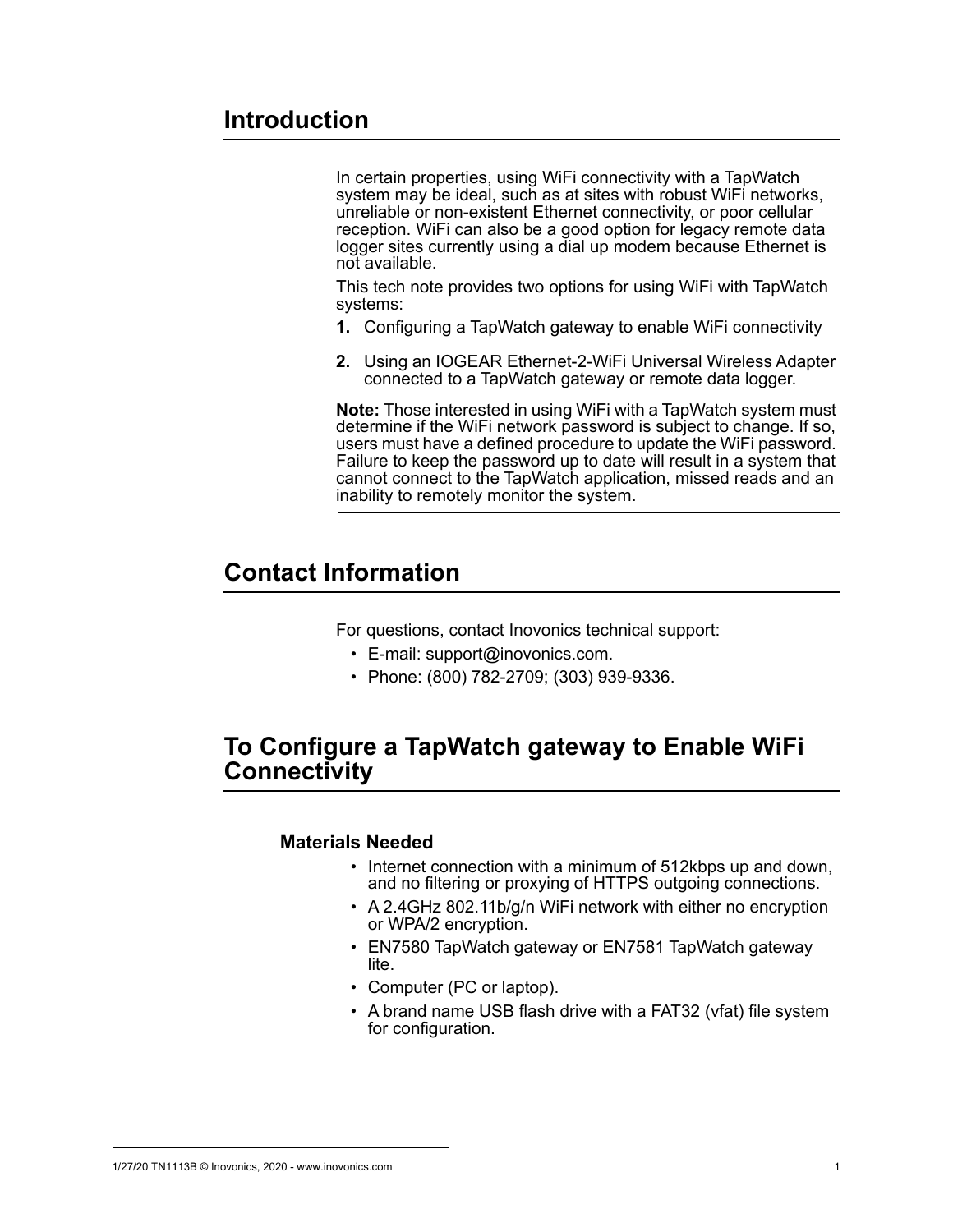## **Procedure**

- **1.** Remove the TapWatch gateway's front cover.
- **2.** Referencing the installation instructions, press the gateway's reset button.
- **3.** Wait for the green LED to flash.
- **4.** Insert the USB flash drive into either of the gateway's USB ports.

**5.** When the red LED is solidly lit, remove the USB drive. Insert the USB drive into the computer.

**6.** On the computer, open the en4080-XX-config-YYYYMMDD-HHMMSS.yaml file from the USB drive using a text editor such as Notepad ++.

**Note:** XX is the last two hex digits of the Ethernet MAC address, as shown on the label on the back of the housing, and YYYYMMDD-HHMMSS is the current date and time.

In the "wifi" subsection of the "network" section of the config file, configure the WiFi network as detailed below, making sure to only update the fields noted.

- country: Enter the two character ISO country code in which the gateway resides; e.g. US for the United States.
- power: Enter "enabled" to use WiFi.
- ssid: Enter the name of the WiFi network the gateway will connect to.
- passphrase: Enter the passphrase (password) of the WPA/2 WiFi network to connect to. Leave empty for an open network.
- address: Enter the IP address the gateway will use, for which there are two options:
	- Enter a static IP address and the following information, found under the Ethernet section of the configuration file that includes the following: netmask, the network mask for the attached network; gateway, the IP address of the attached network's router; and dns, the address of the desired DNS server.
	- Specific "dhcp" to use a dynamic IP address (Dynamic Host Configuration Protocol, or DHCP) for which netmask, gateway and dns data are not required.
- **7.** Save the configuration file onto the USB drive as en4080 config.yaml.
- **8.** Load the configuration file onto the gateway:
	- **a.** Safely eject the USB drive from the computer.
	- **b.** Press the gateway's reset button.
- **c.** Wait for the green LED to flash.
- **d.** Insert the USB drive into either of the gateway's USB ports.
- **e.** When the red LED is solidly lit, indicating the gateway has

finished processing the configuration file, remove the USB drive.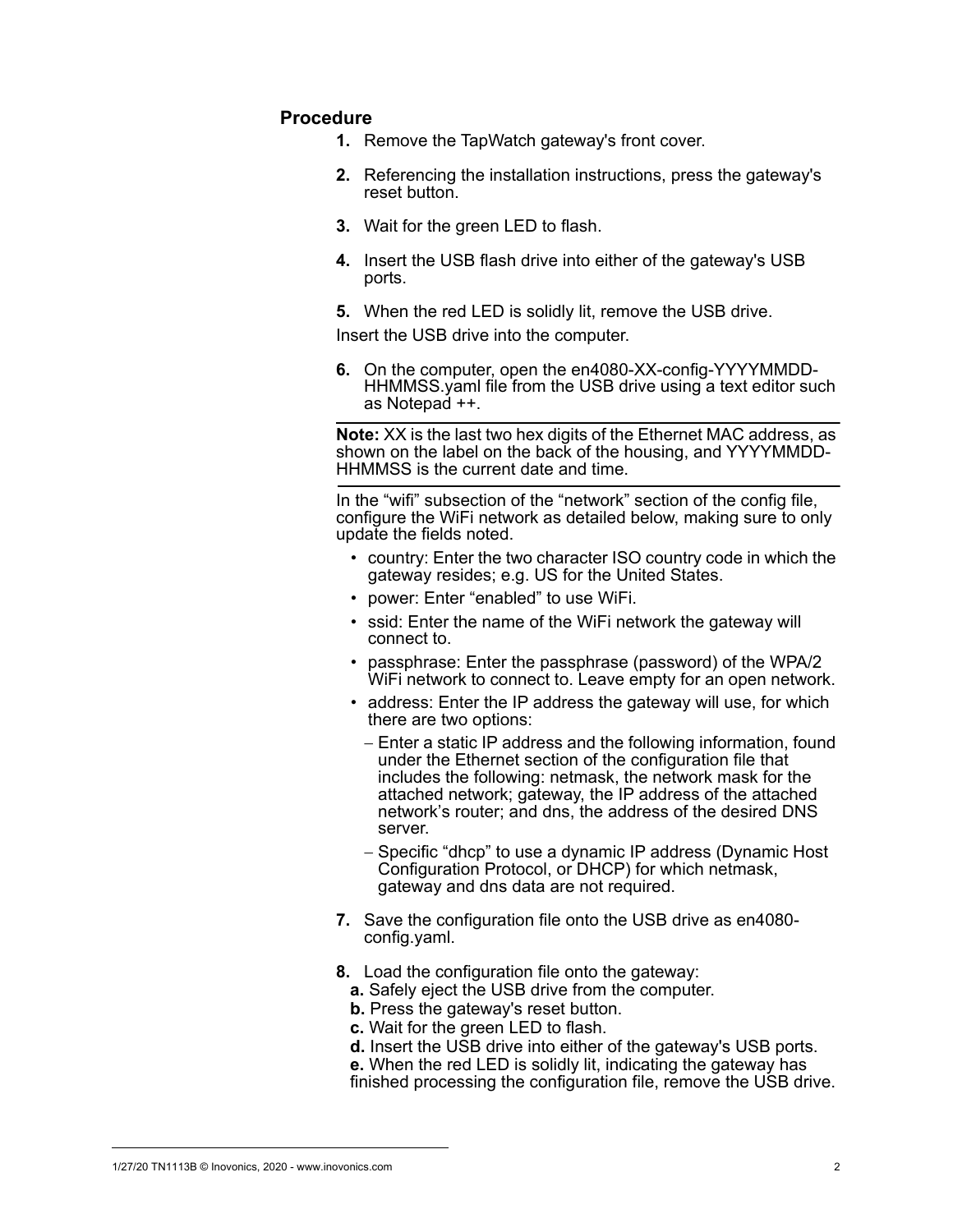- **9.** Wait several minutes for the amber LED to turn solid, indicating the gateway has successfully established a connection with the TapWatch application.
- **10.** Log into the TapWatch application.
- **11.** Select the site in question from the portfolio view and check the last sync field to confirm the gateway is reporting in.

**Note:** The gateway may take up to 15 minutes to sync. If the amber LED does not turn solid, or you do not observe that the gateway has reported in to the TapWatch application after 15 minutes, please review this procedure to ensure you have not missed a step. If you have not, please contact Inovonics technical support.

# **Using an IOGEAR Ethernet-2-WiFi Universal Wireless Adapter Connected to a TapWatch Gateway or Remote Data Logger**

## **Materials Needed**

- IOGEAR Ethernet-2-WiFi universal wireless adapter.
- Internet connection with a minimum of 512kbps up and down, and no filtering or proxying of HTTPS outgoing connections.
- EN7580 TapWatch gateway, EN7581 TapWatch gateway lite or RDL 8500 remote data logger.
- Computer (PC or laptop).

## **Procedure**

**1.** Source the IOGEAR Ethernet-2-WiFi universal wireless adapter from your preferred supplier.

**Note:** Inovonics has certified that this WiFi adapter will successfully connect a TapWatch gateway or remote data logger to the TapWatch application when following this procedure. Customers interested in using this WiFi adapter should become familiar with the manufacturer's literature to ensure they understand its operation, optimal operating environment and warranty details. Other WiFi adapters may yield similar results but have not been certified by Inovonics. Customers interested in using other WiFi adapters should test the hardware to ensure suitability for their applications.

- **2.** Ensure the availability of a WiFi signal where you plan to install the TapWatch gateway or remote data logger.
- **3.** Download the latest driver at https://www.iogear.com/support/ dm/driver/GWU637.